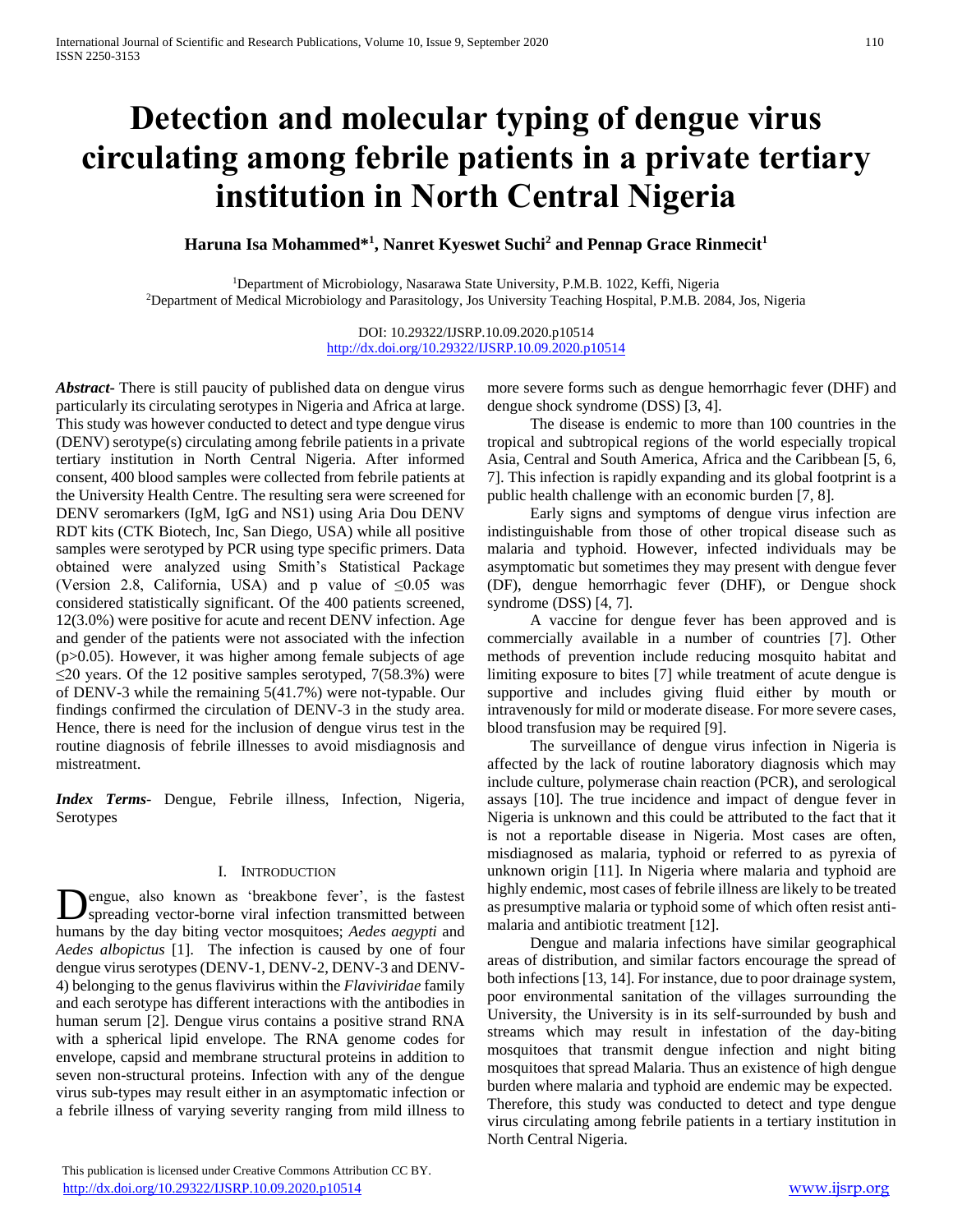# II. MATERIALS AND METHODS

# **2.1 Study area**

 The study was conducted among patients that visited Bingham University Health Centre, Karu, Nigeria. This is a facility that provides health care services majorly to students and staff of the University and also to people living in the neighboring communities.

 Bingham University is located around kilometer 25 Keffi-Abuja express way, Auta-Baleifi in Kodape District, Karu Local Government Area of Nasarawa State [15].

### **2.2 Ethical clearance**

 The ethical clearance for this study was obtained from Research and Ethical Committee of Bingham University Teaching Hospital Jos, Plateau State, Nigeria.

#### **2.2 Study population**

 The study population consisted of male and female adults Bingham University students, staff and members of the neighboring communities that accessed the University Health Centre from February to July, 2017. Each participant was consented and socio-demographic information was obtained from them by the use of a designed questionnaire.

# **2.3 Sample size determination**

 The sample size was determined using the formula by Naing *et al.* [16] for sample size calculation a 0.05 level of precision:

$$
n = \frac{Z^2 pq}{d^2}
$$

Where:

 $n =$  derived minimum sample size if the target population is  $> 10$ , 000.

 $Z =$  standard normal deviation at the required confidence interval (1.96) which corresponds to 95% confidence interval.

 $p =$  Expected prevalence rate  $(6.0\%)$   $(0.1)$  [11].

 $q = 1 - p = 0.9$ 

 $=\frac{0.3457}{0.0025}$ 0.0025  $= 138.2$  $n = 138$ 

 $d = degree of accuracy/precision expected i.e. 0.05$ 

$$
n = \frac{(1.96)^2 (0.1)(0.9)}{(0.05)^2}
$$

$$
= \frac{3.8416 \times 0.09}{0.0025}
$$

This was however rounded up to 400 samples.

# **2.4 Sample collection, processing and storage**

 A total of 400 blood samples were collected from febrile in and out patients seeking medical care at Bingham University Health Centre, from February through July, 2015. About 3 ml of venous blood sample was collected from each participant aseptically into an EDTA container. The serum was obtained after centrifugation at 1,200 revolutions per minute for 5minutes [17]. The plasma was stored at -20°C until ready for use.

# **2.5 Laboratory analysis 2.5.1 Detection of dengue virus seromarkers**

 This publication is licensed under Creative Commons Attribution CC BY. <http://dx.doi.org/10.29322/IJSRP.10.09.2020.p10514> [www.ijsrp.org](http://ijsrp.org/)

 All samples were screened for the presence of dengue virus Immunoglobulin G (IgG), Immunoglobulin M (IgM) and dengue virus antigen (NS1 Ag) using Aria Dou dengue virus rapid diagnostic test kit (CTK Biotech, Inc, San Diego, USA). The test was conducted and interpreted according to manufacturer's instructions.

# **2.5.2 Molecular characterization of dengue virus**

 A molecular typing system based on reverse transcriptase polymerase chain reaction (RT-PCR) using type-specific primers was used for the detection of the four dengue virus serotypes (DENV-1, DENV-2, DENV-3 and DENV-4) according to previously described methods [18].

# **2.5.2 Reverse transcriptase polymerase chain reaction (RT-PCR)**

 RT-PCR was carried out in two rounds with MJ Research PTC-100 programmable thermal cycler (MJ Research Inc., Watertown, USA), using oligonucleotide primers that were adopted from the work of Lanciotti *et al.* [19]

# **2.5.3 Dengue virus RNA extraction**

 The viral RNA was extracted from dengue virus positive samples using QIAamp Viral RNA isolation kit (QIAGEN, Hilden, Germany) according to the manufacturer's instructions.

# **2.5.4 RT-PCR procedure**

 In a single tube, viral RNA was converted to a DNA copy (cDNA) prior to enzymatic DNA amplification by the use of reverse transcriptase (RT) and the DENV downstream consensus primer D2-5'-TTGCACCAACAGTCAATGTCTTCAGGTTC-3' homologous to the genomic RNA of the four serotypes (DENV-1, DENV-2, DENV-3 and DENV-4). Subsequent Taq polymerase amplification was performed on the resulting cDNA with the upstream dengue virus consensus primer D1-5'- TCAATATGCTGAAACGCGCGAGAAACCG-3'. Target RNA was amplified in 25 μL volumes containing the following components: 800mMdeoxynucleotide triphosphates (dNTPs), 8mM dithiothreitol, 0.24 μM each of primers D1and D2, 0.5U of AMV RT (Promega, Madison, WI, USA), and 0.625U of Dreamtaq DNA polymerase (Fermentas Inc., USA). The reactions were allowed to proceed for 1 h at 42<sup>0</sup>C and then to proceed with  $95^{\circ}$ C for 3 minutes for initial denaturation followed by 35 cycles of denaturation (95<sup>0</sup>C for 30 sec), primer annealing (55<sup>0</sup>C for 1min), and primer extension  $(72^{\circ}C)$  for 2min) along with final extension (72 $^{\circ}$ C for 5 min).

 DENV serotyping was conducted by second-round amplification (nested PCR) initiated with 10 μ of diluted material (1:100 in sterile distilled water) from the initial amplification reaction. The total 20 μL of reaction mixture was prepared using 2 μL of diluted first PCR products, 0.8mM dNTPs, 0.5U of Dreamtaq DNA Polymerase and 0.3 μM of primer D1 and 0.3μM of dengue virus typespecific primers: TS1 5'- CGTCTCAGTGATCCGGGGG-3', TS2 5' CGCCACAAGGGCCATGAACAG-3', TS3 5'-TAACATCATCATGAGACAGAGC-3', and TS4 5'- CTCTGTTGTCTTAAACAAGAGA-3'. Dithiothreitol and AMV RT were eliminated. The samples were subjected to initial denaturation  $(95\textdegree C$  for 3min) followed by 20 cycles of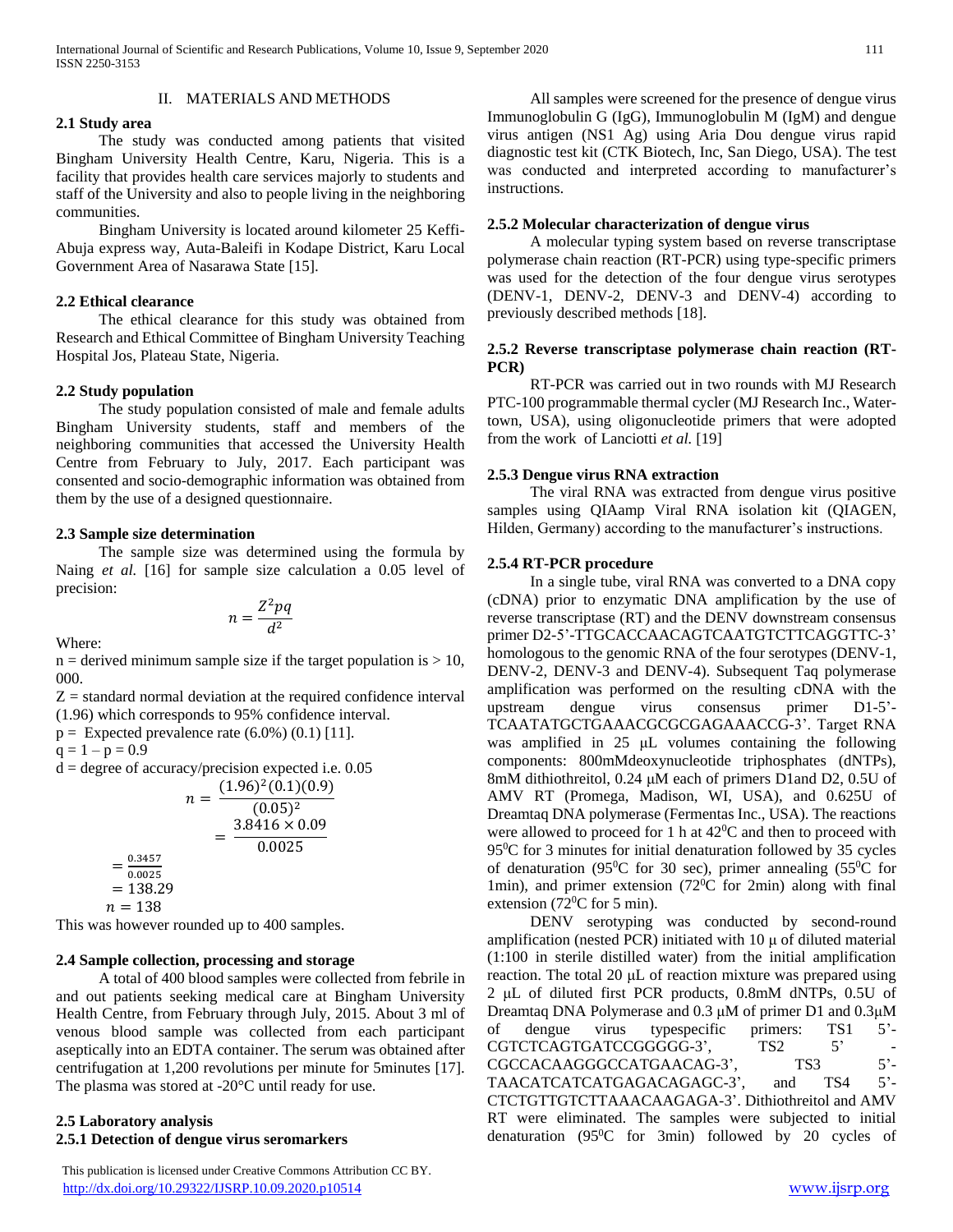denaturation (95<sup>0</sup>C for 30 s), primer annealing (55<sup>0</sup>C for 1min), and primer extension ( $72^{\circ}$ C for 1min) along with final extension  $(72^{\circ}$ C for 5min). The PCR products were analyzed by running a 1.5% agarose gel stained with ethidium bromide.

The sizes of PCR products were estimated in relation to the migration pattern of a 100bp to 1000bp increments plus DNA molecular marker (BIONEER Daejeon, North Korea). The results were interpreted considering the specific size of each serotype as follows; 482bp for serotype 1, 389bp for serotype 2, 290bp for serotype 3 and 114bp for serotype 4.

# **2.6 Data analysis**

 The information obtained from the questionaires and results of laboratory tests were analysed using Smith's Statistical Package (version 2.8, California, USA). Descriptive Statistics were presented in table and figure. Chi-square test was used to determine the relationships between the socio-demographic data and the prevalence of dengue virus infection. *P* value of  $\leq 0.05$ was considered statistically significant at 95% confidence interval.

# III. RESULTS AND DISCUSSION

 In Nigeria, most cases of febrile illnesses are often misdiagnosed and/or mistreated as presumptive malaria or typhoid some of which often resist antimalaria and antibiotic treatment [11, 12]. In this study, 400 patients with febrile illnesses attending Bingham University Health Centre were screened for dengue virus infection. Dengue virus IgM, IgG and NS1 were used as surrogates for the detection of dengue virus infection. Of the 400 patients screened in this study, 12(3.0%) were positive for both NS1 antigen and IgM antibody while none (0%) of the patient was positive for IgG antibody (Figure 1). This is an indication that there was no past exposure to the virus in the study population (since IgG antibody was negative) rather positive cases (3.0%) were of acute and recent infection [11].

 The 3.0% prevalence of dengue virus infection recorded in this current study is higher than the 2.3% reported by Onyedibe *et al.* [11] in Maiduguri and Jos, 2.2% by Dawurung *et al.* [20] Jos and 1.8% by Idoko *et al.* [10] in Kaduna. However, much higher prevalence were reported especially from the Southern region of the country. These include the 17.2% in Ogbomosho [21], 25.7% Ile-Ife [22] and 35.0% in Ibadan [23]. Studies from other parts of Sub-Saharan Africa also show higher prevalence between 21- 26.3% of the viral infection [24, 25, 26]. The climatic conditions in the rainforest region of Southern Nigeria which support increased mosquito breeding than the dry Sahel region of Northern Nigeria may possibly account for the higher prevalence reported in Southern Nigeria and other parts of Africa [27].

 There is no significant association between prevalence of dengue virus infection with age and gender in this study  $(P > 0.05)$ . This is an indication that regardless of age and gender, all patients are equally susceptible to the virus (Table 1). However, the higher prevalence recorded among females of age  $\leq$ 20 years in this study is consistent with the reports of other previous studies [22, 28]. There is still paucity of published data on DENV particularly its circulating serotypes in Nigeria and Africa at large. In this study however, all the  $12(3.0%)$  samples positive for DENV were serotyped by a molecular typing system based on RT-PCR using type-specific primers for the detection of the four DENV serotypes (DENV-1, DENV-2, DENV-3 and DENV-4). Of the 12 samples serotyped, 7(58.3%) were of DENV-3 while the remaining 5(41.7%) samples were not-typable (Figures 2 and 3).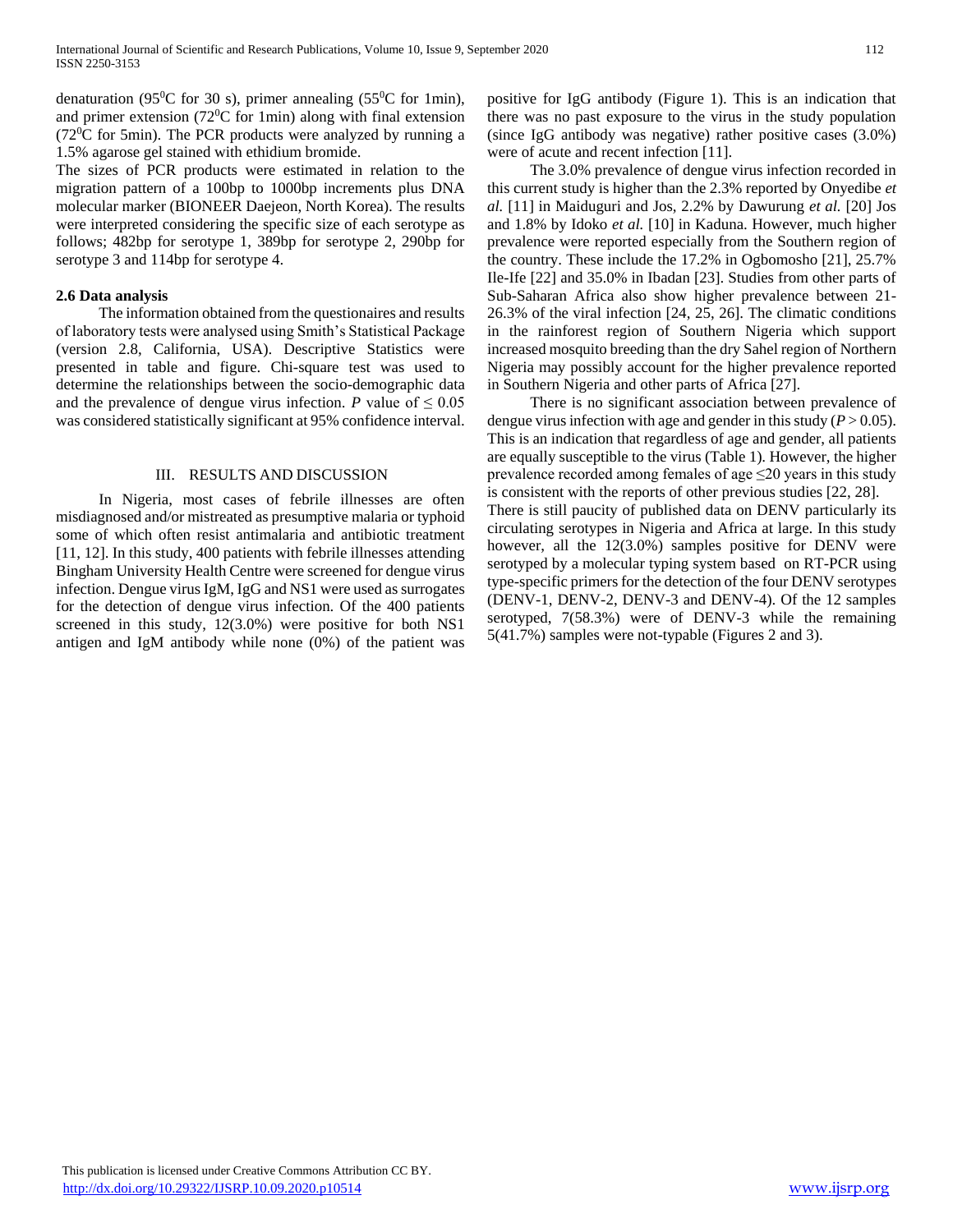

**Figure 1: Prevalence of dengue virus infection seromarkers among febrile patients in a private tertiary institution in North Central Nigeria.**

| <b>Parameter</b> | <b>No. Examined</b><br>$(N=400)$ | <b>No. Positive</b><br>$(N=12)$ | Prevalence $(\% )$<br>$(Overal=3.0\%)$ | <b>P-value</b> |  |
|------------------|----------------------------------|---------------------------------|----------------------------------------|----------------|--|
| Age (Years)      |                                  |                                 |                                        |                |  |
| $\leq$ 20        | 242                              | 9                               | 3.7                                    |                |  |
| $21-30$          | 116                              | 3                               | 2.6                                    |                |  |
| $\geq 30$        | 42                               | $\boldsymbol{0}$                | 0.0                                    | 0.1480         |  |
| Gender           |                                  |                                 |                                        |                |  |
| Male             | 204                              | 3                               | 1.8                                    |                |  |
| Female           | 194                              | q                               | 4.6                                    | 0.0506         |  |

| Table 1: Prevalence and distribution of dengue virus infection among febrile patients in a private tertiary institution in North |
|----------------------------------------------------------------------------------------------------------------------------------|
| Central Nigeria in relation to age and gender                                                                                    |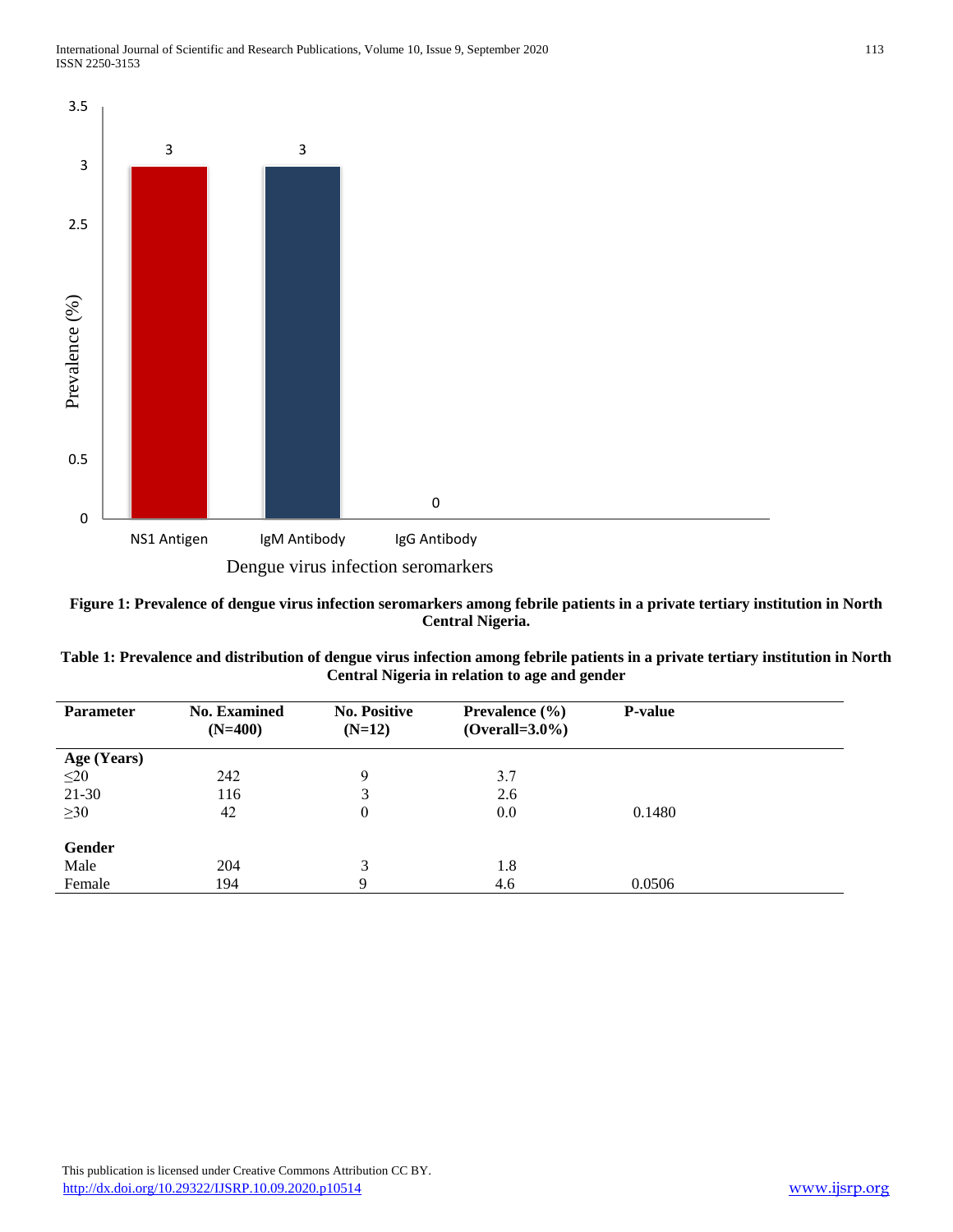

**Figure 2**: Results of dengue-specific RT-PCR followed by second round nested PCR of RNA samples, showing band in 1.5% agarose gel electrophoresis stained with ethidium bromide. Lane M: 100 bp DNA ladder, 482 bp for DENV-1, 389 bp for DENV-2, 290 bp for DEN-3, 114 bp for DENV-4, + for positve controls and – for negative control.



**Figure 3:** Results of dengue-specific RT-PCR followed by second round nested PCR of RNA samples, showing band in 1.5% agarose gel electrophoresis stained with ethidium bromide. Lane M: 100 bp DNA ladder, 482 bp for DENV-1, 389 bp for DENV-2, 290 bp for DEN-3, 114 bp for DENV-4, + for positve controls and – for negative control.

The detection of only DENV-3 in this study implies that the infection in the study population is monotypic with a single serotype. Furthermore, 5(41.7%) DENV positive samples were not-typable in this study and this might probably be due to mutation in the viral genome, errors in DNA extraction protocols or PCR procedures.

 All the four DENV serotypes (DENV-1, 2, 3 and 4) have been detected in Nigeria [6, 29, 30] with predominance of DENV- 3 [29, 30, 31, 32]. DENV serotyping is of medical importance because each serotype has different interactions with the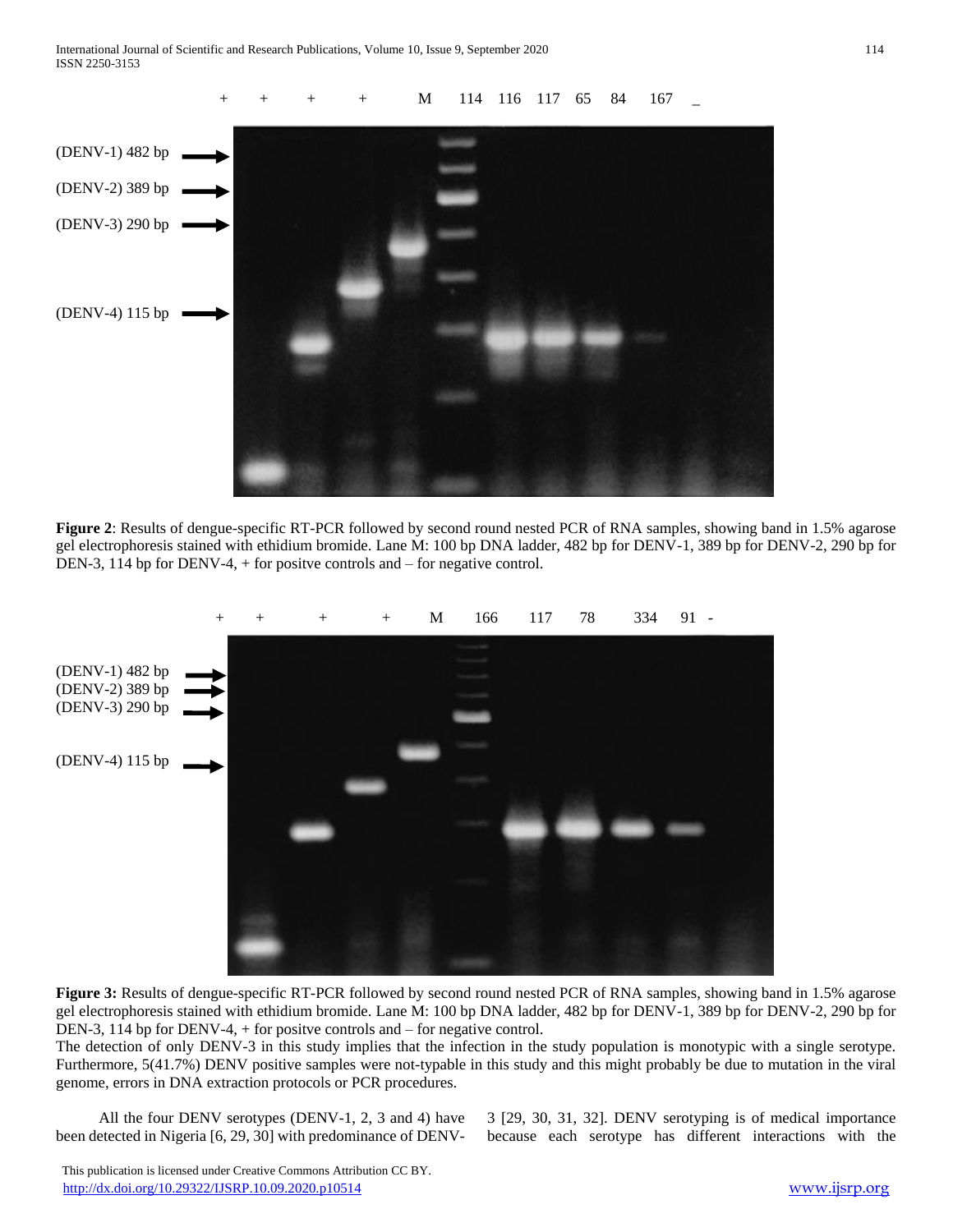antibodies in human serum [2]. That is, infection with any serotype produces antibody which does not give long-lasting homologous immunity which does not confer protection against other serotypes [33].

# IV. CONCLUSION

 This study recorded 3.0% prevalence of acute and recent DENV-3 infection among patients with febrile illnesses at Bingham University Health Centre, Nigeria. The present of the infection in the study area which was found to be higher among female subjects of age  $\leq 20$  years calls for alarm particularly in Nigeria where it may be misdiagnosed and mistreated as malaria or typhoid.

# ACKNOWLEDGMENT

 The study team would like to thank the management of Bingham University Karu, Nigeria for their kind permission to conduct the research. We also thank the study participants who voluntarily participated in the study. However, this research did not receive any form of grant from governmental or nongovernmental organizations.

#### **REFERENCES**

- [1] [1] I. A. Rodenhuis-Zybert, J. Wilschut, J. M. Smit, "Dengue virus life cycle: viral and host factors modulating infectivity." Cellular and molecular life sciences, 2010, 67(16): 2773-2786
- [2] [2] B. Hubert, S. B. Halstead, S.B. "Dengue 1 virus and dengue hemorrhagic fever, French polynesia, 2001." Emerging Infectious Diseases, 2009, 5:1265
- [3] [3] D. J. Gubler, "Epidemic dengue/dengue hemorrhagic fever as a public health, social and economic problem in the 21st century." Trends in Microbiology, 2002, 10:100-103
- [4] [4] H. Kosasih, B. Alisjahbana, Q. De Mast, I. F. Rudiman, S. Widjaja, "The epidemiology, virology and clinical findings of dengue virus infections in a cohort of Indonesian adults in Western Java." PLoS Neglected Tropical Disease, 2016, 10:e0004390
- [5] [5] M. G. Guzman, S.B. Halstead, H. Artsob, P. Bucchy, J. Farrar, D.J. Gubler, "Dengue: A continuing Global Threat." Nature Reviews Microbiology, 2010, 8(12): S7–S16
- [6] [6] H. Ademola,A. Fagbami, B. O. Anyebe, B.O. "Dengue haemorrhagic fever: An emerging disease in Nigeria, West Africa." Journal of Infection and Public Health, 2018, 11: 757–762
- [7] [7] World Health Organization, "Global strategy for dengue prevention and control 2012–2020." Geneva, Switzerland: WHO Press, 2018, pp. 14
- [8] [8] A. Otu, B. Ebenso, A. Etokidem, O. Chukwuekezie, "Dengue fever an update review and implications for Nigeria, and similar countries." African Health Science, 2019, 19(2): 2000-2007
- [9] [9] S. A. Kularatne, "Dengue fever." British Medical Journal, 2015, 351: h4661
- [10] [10] M. O. Idoko, S. A. Ado, V.J. Umoh, "Serological survey of dengue virus immunoglobulin M among febrile patients in Kaduna metropolis, Nigeria." Aceh International Journal of Science and Technology, 2014, 3(3): 152-158
- [11] [11] K. Onyedibe, J. Dawurung, M. Iroezindu, N. Shehu, M. Okolo, E. Shobowale, "A cross sectional study of dengue virus infection in febrile patients presumptively diagnosed of malaria in Maiduguri and Jos plateau, Nigeria." Malawi Medical Journal, 2018, 30 (4): 276-282
- [12] [12] R. Adrizain, D. Settiabudi, A. Chairulfatah, "The inappropriate use of antibiotics in hospitalized dengue virus-infected children with presumed concurrent bacterial infection in teaching and private hospitals in Bandung, Indonesia." Plos Neglected Tropical Diseases, 2019, 13(6): e0007438
- [13] [13] World Health Organization "Global strategy for dengue prevention and control." 2012, pp.16-17

 This publication is licensed under Creative Commons Attribution CC BY. <http://dx.doi.org/10.29322/IJSRP.10.09.2020.p10514> [www.ijsrp.org](http://ijsrp.org/)

- [14] [14] P. M. De Silva, J. M. Marshall, "Factors contributing to urban malaria transmission in Sub-saharan Africa: A systemic review." Journal of Tropical Medicine, 2012, 81:1-11
- [15] [15] V. L. Akwa, N. L. Binbol, K.L. Samaila, N. D. Marcus, "Geographical perspective of Nasarawa State." Onaive Printing and Publishing Company Ltd, Keffi, 2007, pp 503.
- [16] [16] L. Naing, T. Winn, B. N. Rusli, "Practical issues in calculating the sample size for prevalence studies." Archives of Orofacial Sciences, 2006, 1: 9-14
- [17] [17] M. Cheesbrough, "District Laboratory practice in tropical countries." 2nd ed. Cambridge University press, USA, 2006, pp 297
- [18] [18] A. Sarkar, D. Taraphdar, S. Chatterjee, "Molecular typing of dengue virus circulating in Kolkata, India in 2010." Journal of Tropical Medicine, 2012, 12: 104-108
- [19] [19] R. S. Lanciotti, C. H. Calisher, D. J. Gubler, G. J. Chang, A. V. Vorndam, "Rapid detection and typing of dengue viruses from clinical samples by using reverse transcriptasepolymerase chain reaction." Journal of Clinical Microbiology, 1992, 30( 3): 545–551
- [20] [20] J. S. Dawurung, M. M. Baba, G. Stephen, S. C. Jonas, D.N. Bukbuk, C. J. Dawurung, "Serological evidence of acute dengue virus infection among febrile Patients attending Plateau State Specialist Hospital Jos, Nigeria." Report and Opinion, 2010, 2(6): 71-76
- [21] [21] E. K. Oladipo, C. Amanetu, T. A. Gbadero, J. K. Oloke, "Detectable anti-dengue virus IgM antibodies among healthy individuals in Ogbomoso, Oyo state, Nigeria." American Journal of Infectious Diseases, 2014, 10 (2):  $64 - 67$
- [22] [22] O. A. Adesina, J. A. Adeniji, "Incidence of dengue virus infections in febrile episodes in Ile-Ife, Nigeria." African Journal of Infectious Diseases, 2016, 10(1): 21-24
- [23] [23] G. O. Oyero, J. A. Ayukekbong, "High dengue NS1 antigenemia in febrile patients in Ibadan, Nigeria." Virus Research, 2014, 191: 59-61
- [24] [24] K. C. Hyams, E. C. Oldfield, R. M. Scott,A. L. Bourgeois, H. Gardiner, G. Pazzaglia, "Evaluation of febrile patients in Port Sudan, Sudan: isolation of dengue virus." American Journal of Tropical Medicine and Hygiene, 1986, 35(4): 860–865
- [25] [25] E. Collenberg, T. Quedraogo, J. Ganamé, H. Fickenscher, G. Kynast-Wolf, H. Becher, "Seroprevalence of six different viruses among pregnant women and blood donors in rural and urban Burkina Faso:A comparative analysis." Journal of Medical Virology, 2006, 78: 683-692
- [26] [26] M. H. Kuniholm, N. D. Wolfe, C. Y. Huang, E. Mpoudi-Ngole, U. Tamoufe, M. LeBreton, "Seroprevalence and distribution of Flaviviridae, Togaviridae and Bunyaviridae Arboviral infections in rural Cameroonian adults." American Journal of Tropical Medecine and Hygiene, 2006, 75(2): 371
- [27] [27] M. M. Baba, T. Muhammad, "The effect of climate on dengue virus infections in Nigeria." New York Science Journal, 2011, 4(1): 28-33
- [28] [28] C. G. Chang, S. C. Chen, C. J. Tien, M. R. Lu, "Epidemiological, clinical and climatic characteristics of dengue fever in Kaohsiung city, Taiwan with implication for prevention and control." PloS ONE, 2018, 13(1): e0190637
- [29] [29] O. M. Kolawale, A. A. Seriki, A. A. Irekeola, E.E. Bello, O. O. Adeyemi, "Dengue virus and malaria concurrent infection among febrile subjects within Ilorin metropolis, Nigeria." Journal of Medical Virology, 2017, 89(8):1347-1353
- [30] [30] A. N. Idris, M. M. Baba, Y. Thairu, O. Bamidele, "Sero-prevalence of dengue type-3 virus among patients with febrile illnesses attending a tertiary hospital in Maiduguri, Nigeria." International Journal of Medicine and Medical Sciences, 2013, 5(12): 560-563
- [31] [31] M. M. Baba, S. Marie-Franco, A. V. Vorndam, J. A. Adeniji, O. Diop, D. Olaleye, "Dengue virus infections in patients suspected of malaria/typhoid in Nigeria." Journal of American Science, 2009, 5(5):129–134
- [32] [32] C. I. Ayolabi, B. A. Olusola, S. A. Ibemgbo, G. O. Okonkwo, "Detection of dengue viruses among febrile patients in Lagos, Nigeria and phylogenetics of circulating serotypes in Africa." Infection, Genetics and Evolution, 2019, 75:103947
- [33] [33] B. Adams, E. C. Holmes, C. Zhang, M. P. Mammen, S. Nimmannitya, S. Kalayanarooj, "Cross-protective immunity can account for the alternating epidemic pattern of dengue virus serotypes circulating in Bangkok." Proceedings of the National Academy of Science USA, 2005, 103:14234– 910